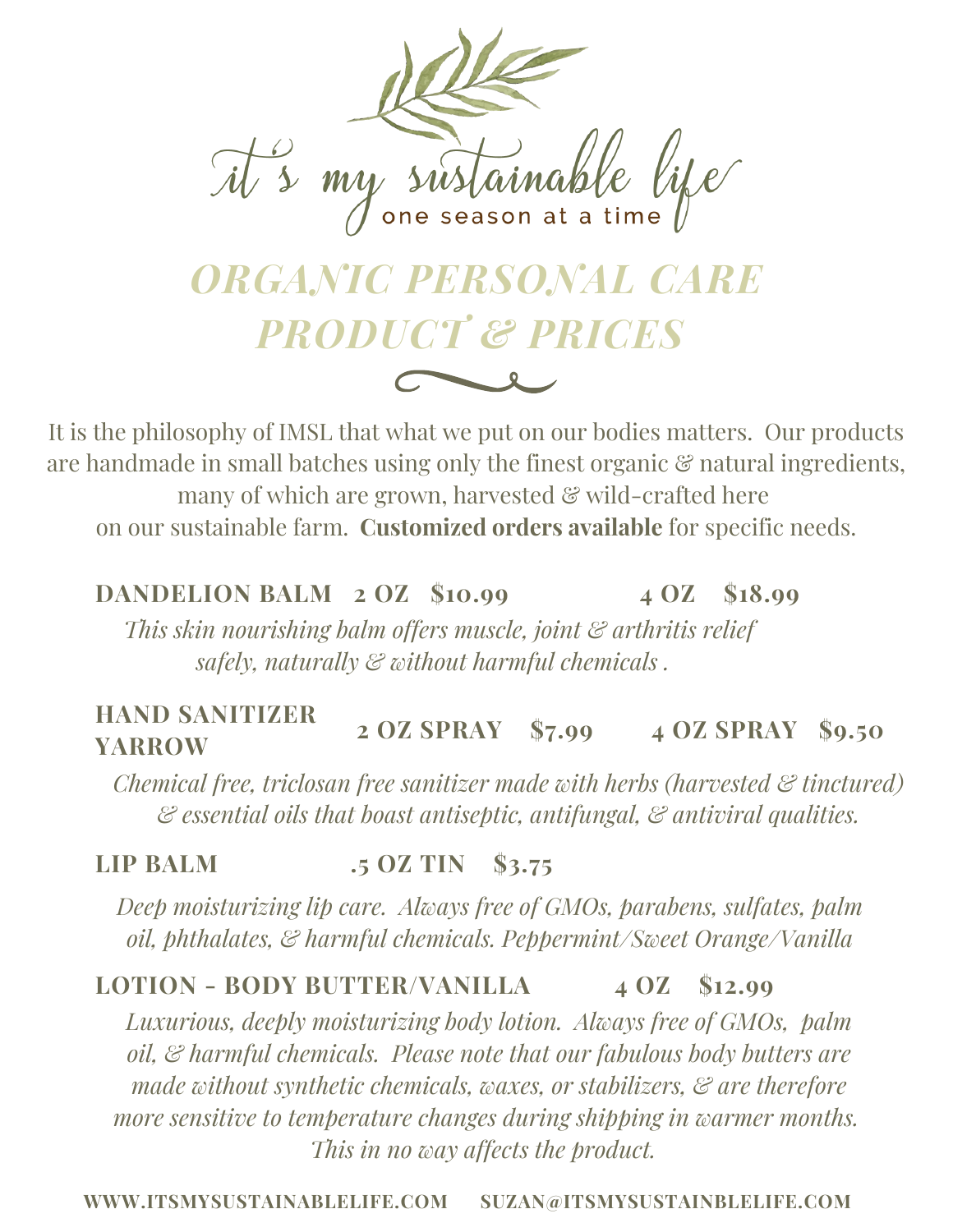

### **MAGNESIUM OIL-LAVENDER 2 OZ SPRAY \$8.99 4 OZ SPRAY \$14.99**

*Magnesium oil is known to be amazing for sleep, insomnia, stress, migraines, headaches, pain relief, restless leg syndrome, cramps, arthritis, skin, teeth, & bone health. Addition of Lavender essential oil to further relax & de-stress.*

### **MAGNESIUM OIL-UNSCENTED 2 OZ SPRAY \$7.99 4 OZ SPRAY \$13.99**

*Magnesium oil is known to be amazing for sleep, insomnia, stress, migraines, headaches, pain relief, restless leg syndrome, cramps, arthritis, skin, teeth, & bone health.*

**SLEEP BALM 1 OZ \$8.99 4 OZ \$15.99**

*Induce sleep & promote calmness. Simply rub on all pulse points, lips, & bottom of feet prior to bed or when needed.*

### **EYE PILLOW \$14.99**

*Relaxing, calming, soothing. Known to ease insomnia, relieve migraines, soothe the eyes, & reduce external stimuli. Made to order.*



*No harmful chemicals, additives, preservatives, parabens, lanolin or GMO ingredients. Only the finest organic & natural products used.*

**WWW.ITSMYSUSTAINABLELIFE.COM SUZAN@ITSMYSUSTAINBLELIFE.COM**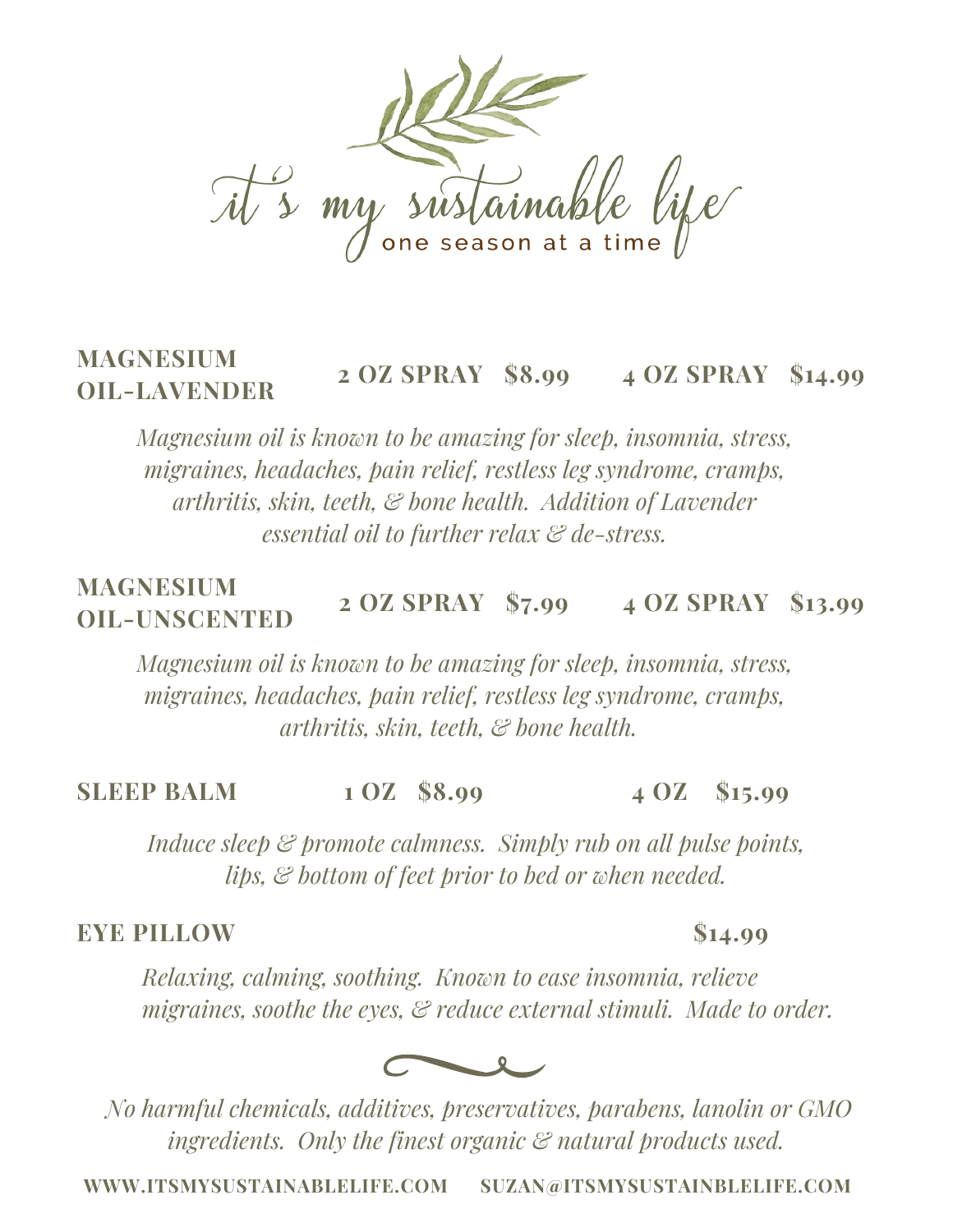

# *ORGANIC BABY CARE PRODUCT & PRICES*

**BABY BUTT BALM 1 OZ \$12.99 4 OZ \$19.99**

*Calm & soothe those little bottoms & prevent the occasional diaper rash with this healing balm. No chemicals, additives, preservatives, parabens, lanolin or GMO ingredients.*

**DIAPER CREAM 1 OZ \$7.99 4 OZ \$16.99**

*Calm & soothe those little bottoms daily & prevent the occasional diaper rash with this cream . For daily use on even the most sensitive of skin.*

**BABY OIL 4 OZ \$9.99**

*Handcrafted oil utilizing our own wild-crafted infused calendula oil. Nourishing & wonderful for eczema, dry patches, & cradle cap.*

### **BABY POWDER 10 OZ \$12.99**

*Formulated to provide moisture absorbing & softening benefits while reducing odors. Talc-free, parabens, triclosan, no harmful chemicals or GMO's.*

**WWW.ITSMYSUSTAINABLELIFE.COM SUZAN@ITSMYSUSTAINBLELIFE.COM**